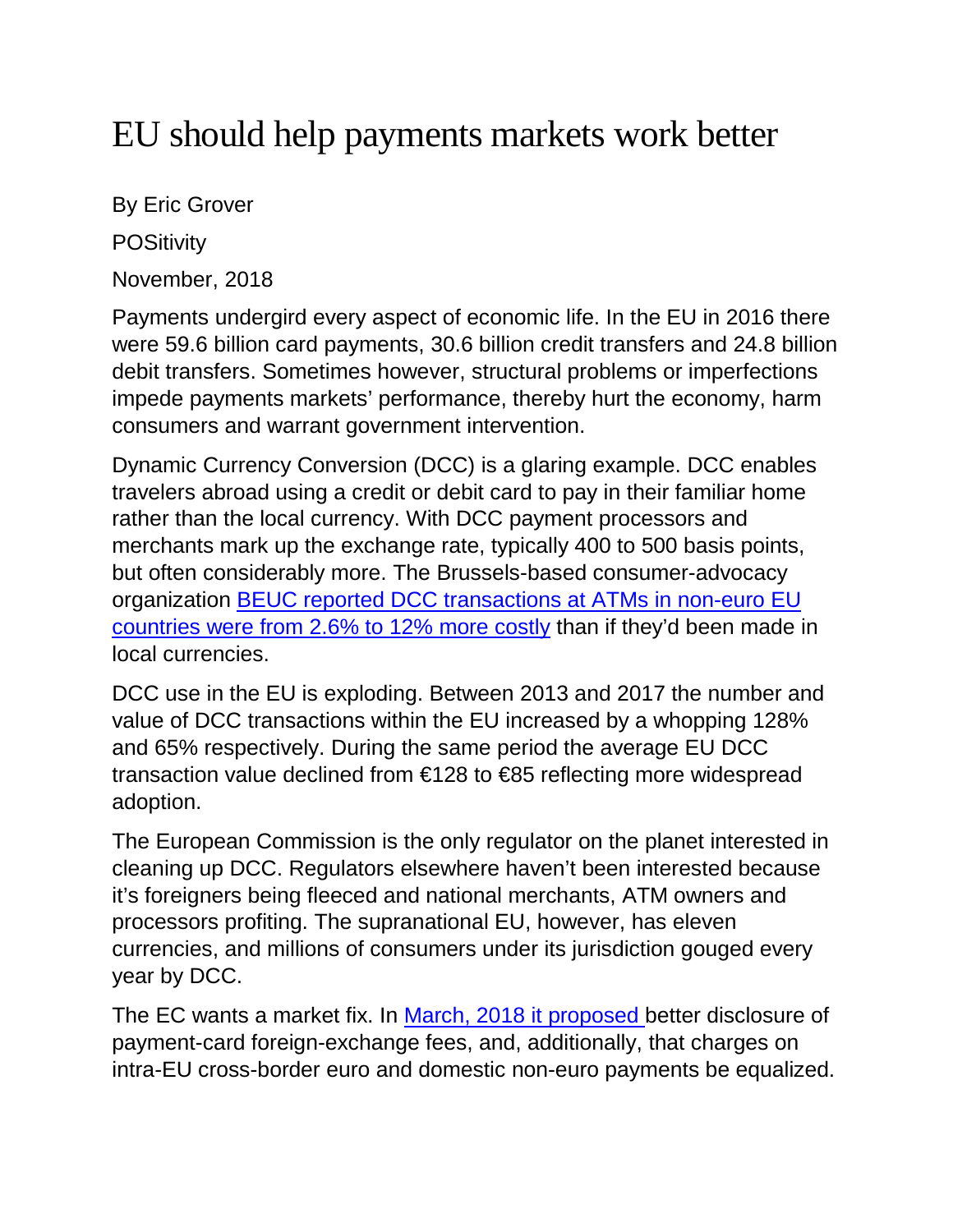Brussels' interventions to improve payments markets and further economic integration haven't always been market-oriented. Payment Services Directive 2 mandated banks provide payments for free. PSD2 also imposes Brussels' rules for managing risk and determination of acceptable fraud levels over the dynamic determinations of issuers, networks, processors and merchants at risk, of those with skin in the game. In 2015 the EU imposed price controls on networks like Cartes Bancaires', Mastercard's and Visa's interchange fees. And, the Commission's March, 2018 proposal would temporarily cap DCC fees and require prices for cross-border euro and non-euro domestic payments be identical.

In contrast, other regulators' and policymakers' interventions have often been discrete, one-time fixes improving market performance. UK banks owned the monopoly interbank-payment-processing utility Vocalink. The [UK Payments Systems Regulator pressured banks to divest it](https://www.psr.org.uk/psr-publications/market-reviews/MR1523-final-report-infrastructure-provision) and required they [put processing out to bid,](https://www.psr.org.uk/psr-publications/market-reviews/MR1523-final-report-infrastructure-provision) its thinking being competition – particularly if banks didn't own their processor, would improve performance. In the US Mastercard and Visa prohibited banks using their payment products using American Express and Discover. The [US Department of Justice](https://www.justice.gov/atr/case-document/decision-0) forced [Mastercard and Visa to eliminate their competition-suppressing bans.](https://www.justice.gov/atr/case-document/decision-0) And, the landmark [2010 Dodd-Frank Act](https://www.govtrack.us/congress/bills/111/hr4173/text) required banks offer US merchants debit-routing choice between at least two networks. These interventions tweaked rules and market structure to boost competition.

In a similar spirit, the EC's proposal for enhanced disclosure of paymentcard foreign-exchange costs is unambiguously pro-market and proconsumer, and long overdue. The Commission's proposal the European Banking Authority cap DCC fees before more robust disclosure requirements take effect, however, isn't so pro-market. The **European** [Parliament's Committee on Economic and Monetary Affairs](http://www.europarl.europa.eu/sides/getDoc.do?type=COMPARL&reference=PE-626.669&format=PDF&language=EN&secondRef=01) while [vigorously endorsing enhanced foreign-exchange-fee disclosures, opposes](http://www.europarl.europa.eu/sides/getDoc.do?type=COMPARL&reference=PE-626.669&format=PDF&language=EN&secondRef=01)  [the DCC price cap,](http://www.europarl.europa.eu/sides/getDoc.do?type=COMPARL&reference=PE-626.669&format=PDF&language=EN&secondRef=01) rightly noting it "goes against the core Union principles of market economy and free competition as it constitutes in its nature a price regulation." In payments the EU has too often ignored these principles.

The nub of the market problem is significant information asymmetries at the time of payment between consumers, and merchants and ATM owners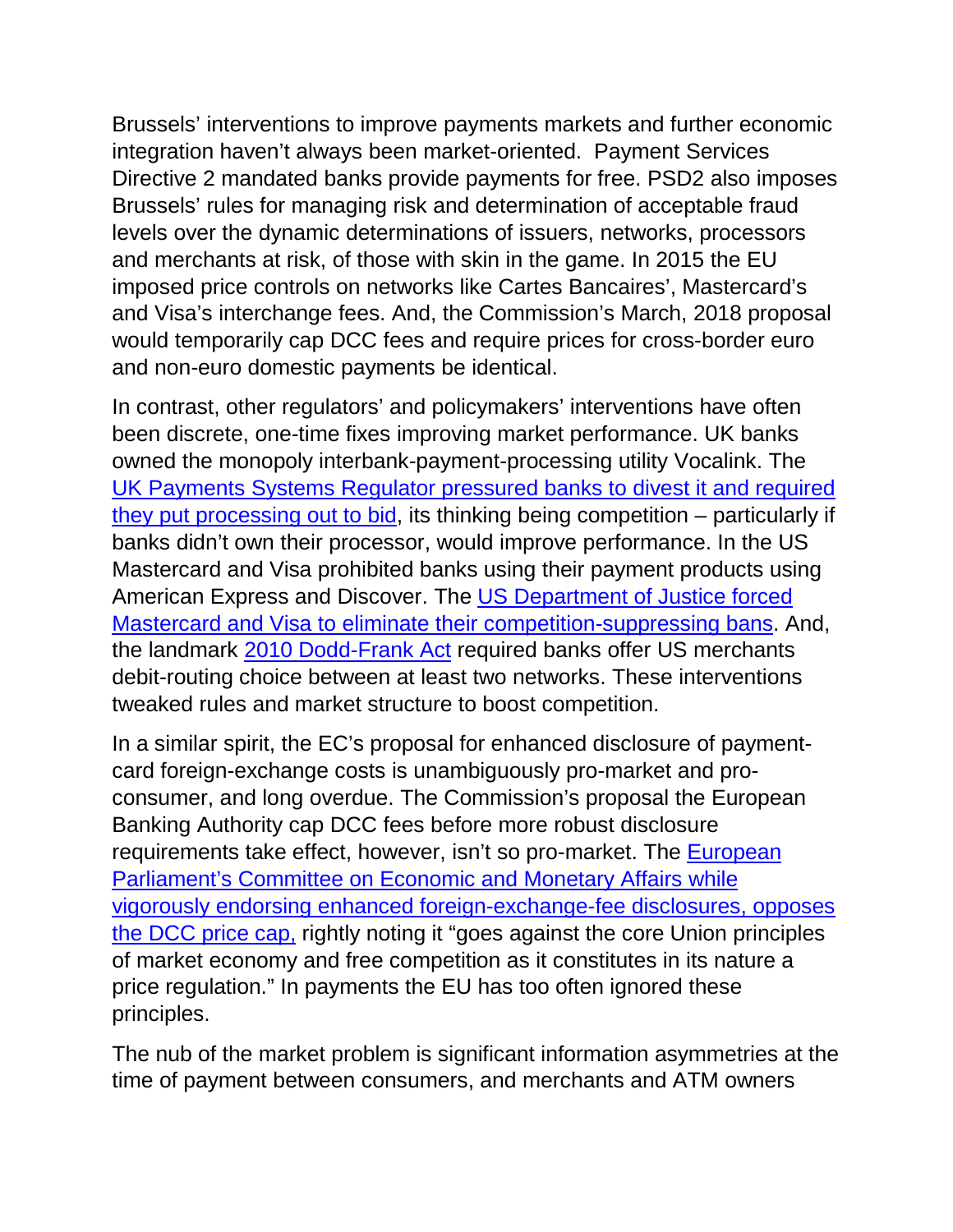offering DCC. With their issuing banks cardholders have relationships, fee disclosures, and time to make considered decisions. At a hotel, restaurant or car-rental agency abroad however, cardholders are faced with a one-off decision to pay in their home or the local currency. DCC preys on their natural instinct, absent knowing each option's cost, to pay in their familiar native currency.

If cardholders pay in the merchant's currency, networks perform the currency conversion at close to the wholesale rate. Cardholders pay their bank issuer's markup if any. For its Freedom Rewards Visa credit card [Barclays charges a 2.99% fee for nonsterling transactions.](https://www.barclaycard.co.uk/personal/barclays-freedom-rewards-summary) However, cardholders have choices. [Clydesdale's B Mastercard credit card charges](https://secure.cbonline.co.uk/personal/credit-cards/)  [no foreign-exchange fees.](https://secure.cbonline.co.uk/personal/credit-cards/) [Santander's Zero Mastercard credit card](https://www.santander.co.uk/info/credit-cards/zero-credit-card)  [similarly has no foreign-exchange fees.](https://www.santander.co.uk/info/credit-cards/zero-credit-card) Most US issuers charge crossborder rather than foreign-exchange fees to avoid DCC disintermediation. As a result of the 2006 settlement of a law suit, US issuers' foreignexchange and cross-border fees are robustly disclosed enabling market competition to work its magic. There are consequently plenty of credit cards with no cross-border fees.

On the other side of the network however, the market isn't working. Current DCC competition systemically harms consumers. DCC's enormously profitable for merchants and payment processors. The temptation to fleece one-time customers who will be none-the-wiser is almost irresistible for many merchants and ATM owners. Consumers don't know they're being ripped off. Processors not offering DCC would be competitively disadvantaged and forego profits. Merchants not offering it leave money on the table.

The fix is straightforward. American Supreme Court Justice Louis Brandeis observed, "Sunlight is the best disinfectant." The European Parliament Committee on Economic and Monetary Affairs proposes all currencyconversion options be presented "simultaneously and in a clear and neutral manner to payment service users" and that there be no DCC preselection. Once merchants and ATMs offering DCC upfront fully disclose side-by-side the cardholders' payment alternatives' costs, the market will work.

Disclosing DCC costs above the [ECB's reference exchange rate i](https://www.ecb.europa.eu/stats/policy_and_exchange_rates/euro_reference_exchange_rates/html/index.en.html)sn't complicated. For the local-currency option, if the issuer isn't charging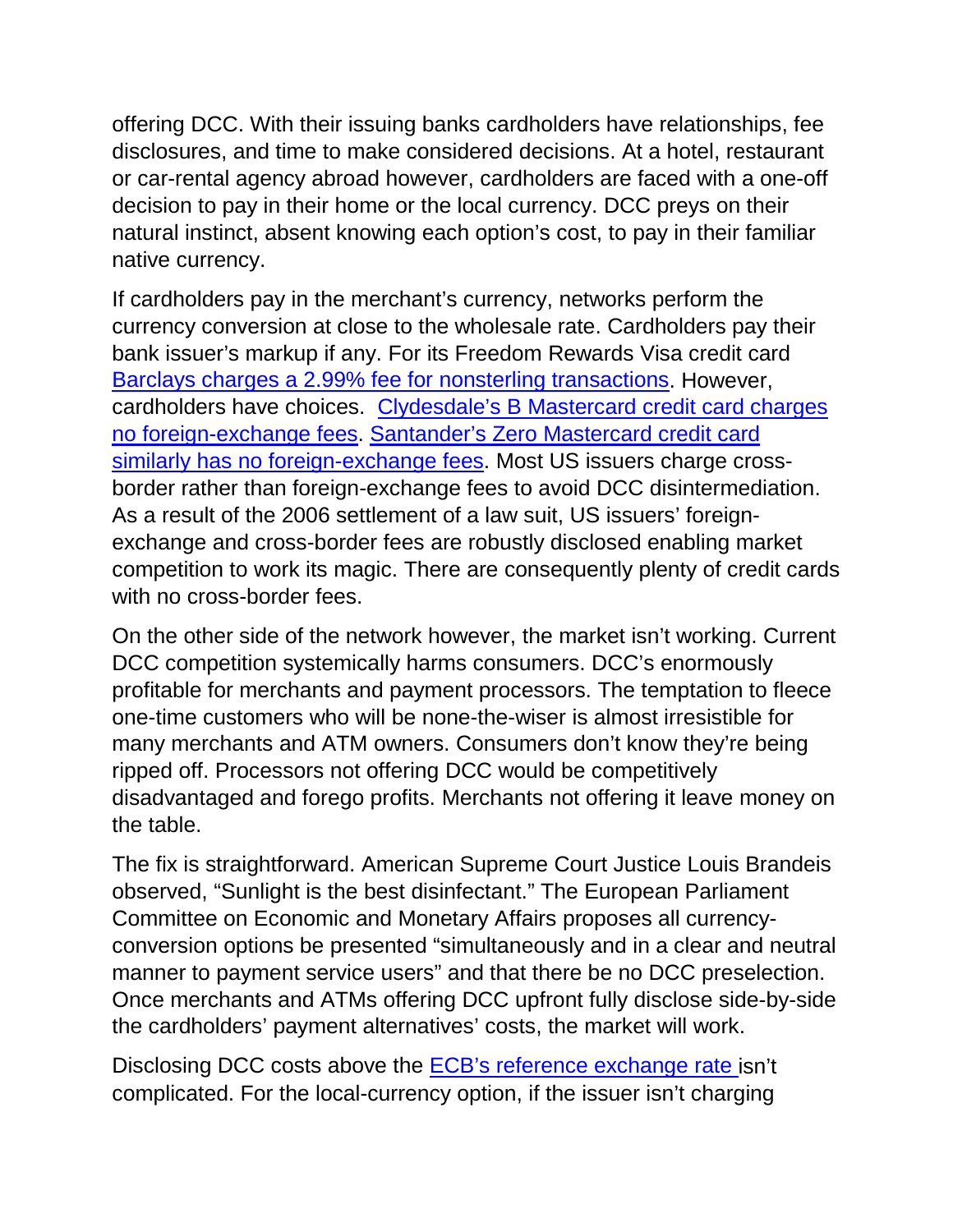additional fees, the incremental cost would be the difference between the payment scheme's and the ECB's reference rates, which should be minimal. Where issuers charge additional fees, tables maintained at the network, acquirer and/or issuer could be used to calculate cost disclosures.

Because of competition many issuers have reduced or eliminated crossborder and foreign-exchange fees. Full disclosure at the pos of relevant conversion fees paying in local and cardholder currencies would ratchet up pressure on issuer fees, and, for the first time reward merchants and their processors for reducing DCC fees.

The European Parliament Committee on Economic and Monetary Affairs wants the enhanced DCC-disclosure mandate to take effect 12 rather than 36 months the Commission proposed, after the law takes effect, and doesn't want the EC to outsource rule-making to the EBA. Robust foreignexchange disclosure as soon as practicable would be best for consumers.

The EC's second notion of equalizing fees for euro payments with domestic non-euro money–transfer fees, at first blush, sounds good for consumers and EU economic integration. Sweden and Romania chose to do so. In practice, however, it's problematic. It would force payment systems with different costs, value and competition, to price the same.

Domestic and cross-border interbank payments in most national markets are monopolies, or, best case, oligopolies. While there's an emerging patchwork of cross-border payment systems, for would-be new entrants building network critical mass, and, therefore, commercial relevance is challenging.

If the EU wants to enhance competition and consumer choice for crossborder payments, it might require every bank offering cross-border euro payments offer consumers and merchants at least two choices. That would spur competition and development of a deeper market, and leave banks and interbank-payments systems free to price and compete as they saw fit.

Bank-owned payment systems likely to be in the mix include dominant global cross-border payments network Swift, French banks' STET, and Italian banks' [SIA/SSB.](http://shares.telegraph.co.uk/news/article.php?id=1891654&archive=1&epic=ISP) European commercial payment processors Worldline Equens and Nets support national interbank payments and could step up. Mastercard with relationships and real-time connections with most